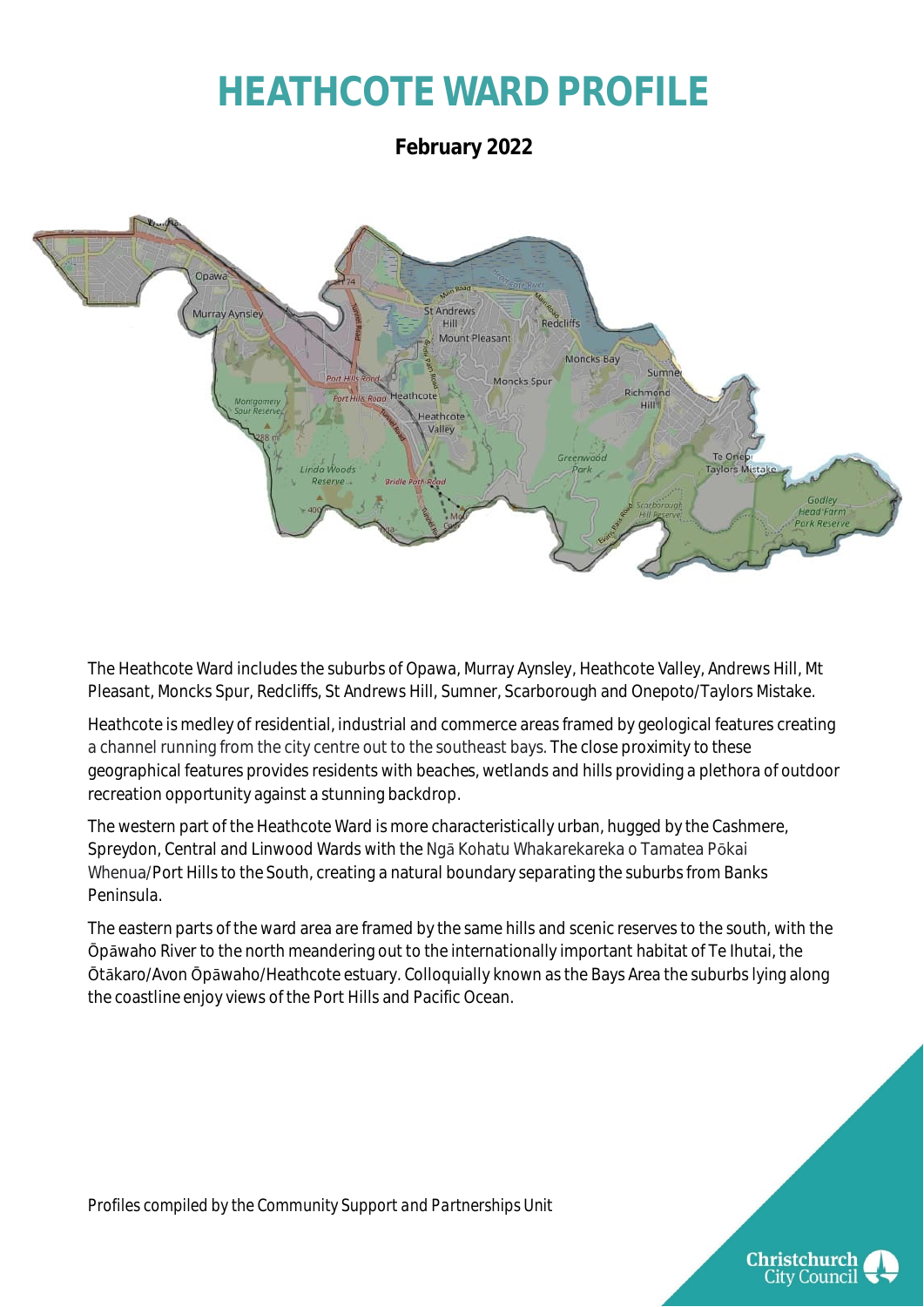### **Facts and figures**

**Demographic Summary (2018 Census Data)**

### **Population**

The population within the Heathcote Ward boundary is: **25,263**





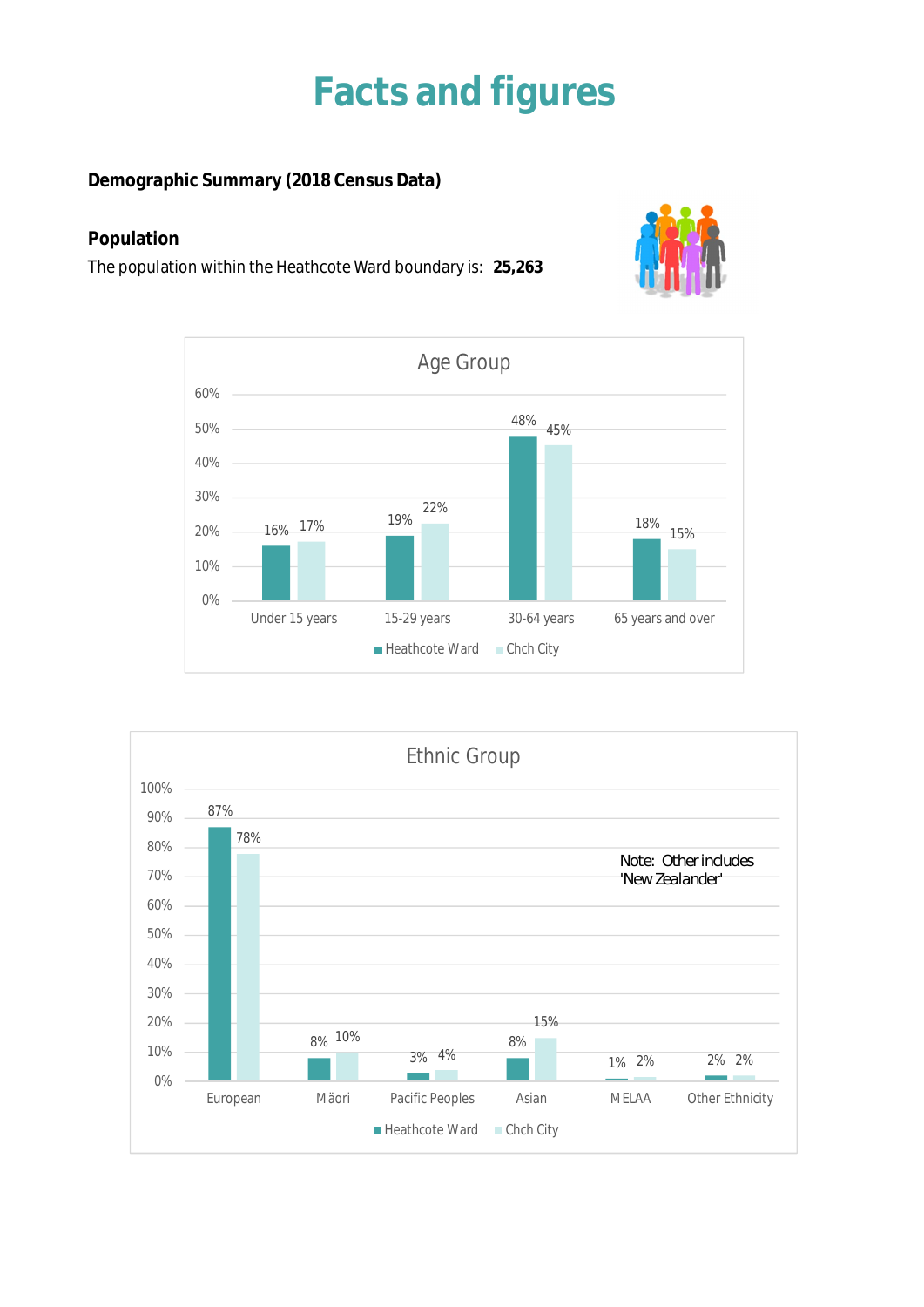

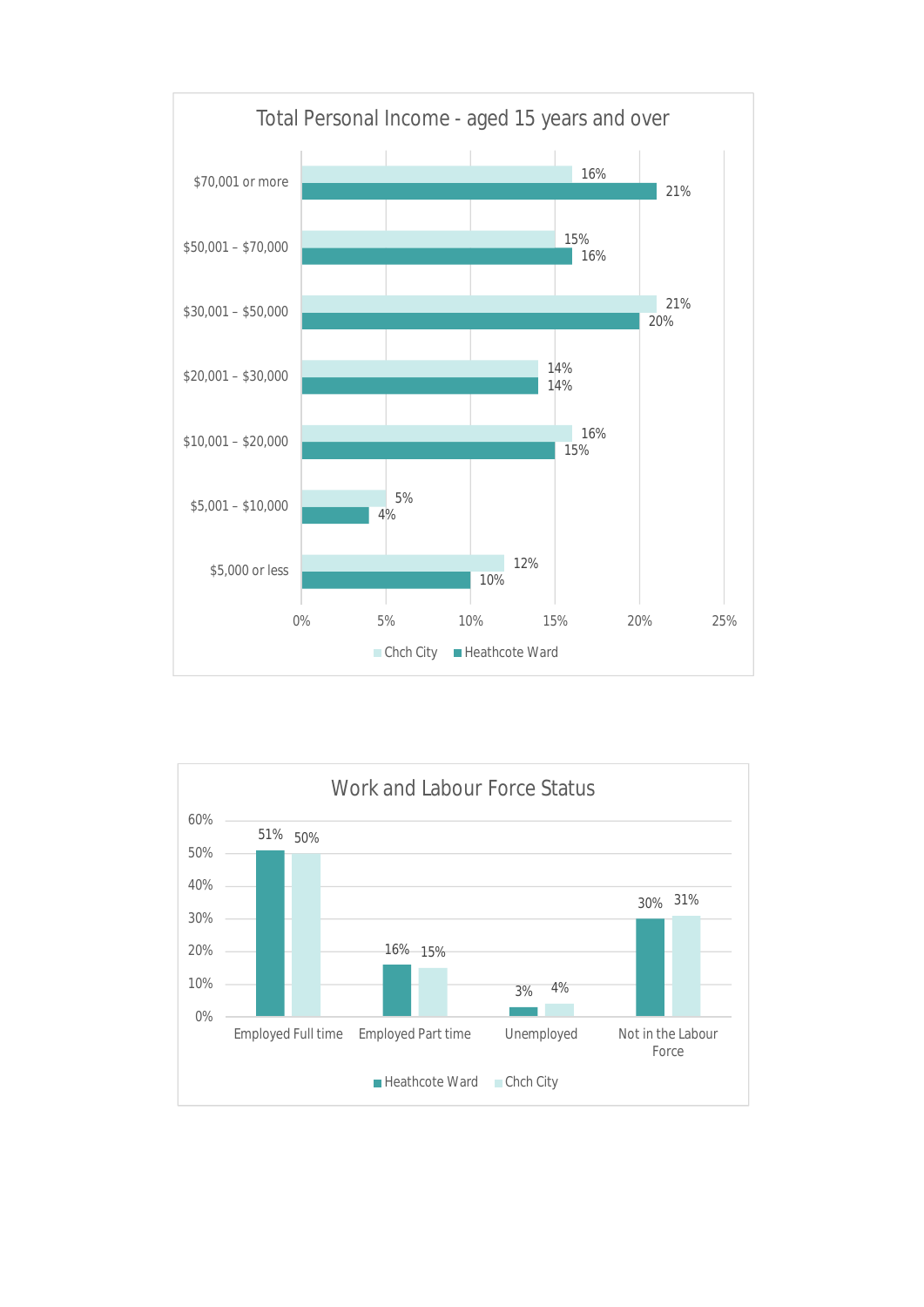



### **Facilities and Amenities**

- 3,200 businesses employing 10,000 people (as of February 2019)
- 1 Council library, Matuku Takotako (Sumner Centre) and 3 volunteer run libraries; Redcliffs, Heathcote and Opawa Library
- 15 Council-owned social housing complexes with 320 units
- 6 shopping centres: Ferrymead, Redcliffs, Sumner, Sydenham South, Sydenham, and The Tannery
- 27 schools: 15 pre-schools, 10 primary, 1, composite, 1 special
- 3 private medical centres, Ferrymead, Mt Pleasant, Redcliffs and 1 Health Centre in Sumner
- Approximately 13,250 businesses employing 84,300 people (2018)
- Multiple major sport and recreation amenities: Montgomery Spur, Linda Woods, Castle Rock, Scotts Valley, John Britten, Scarborough Hill and Godley Head Farm and Heathcote Quarry Reserves, Bridle Path, The Gondola, (external link), Waltham Summer Pool, Southern Beaches.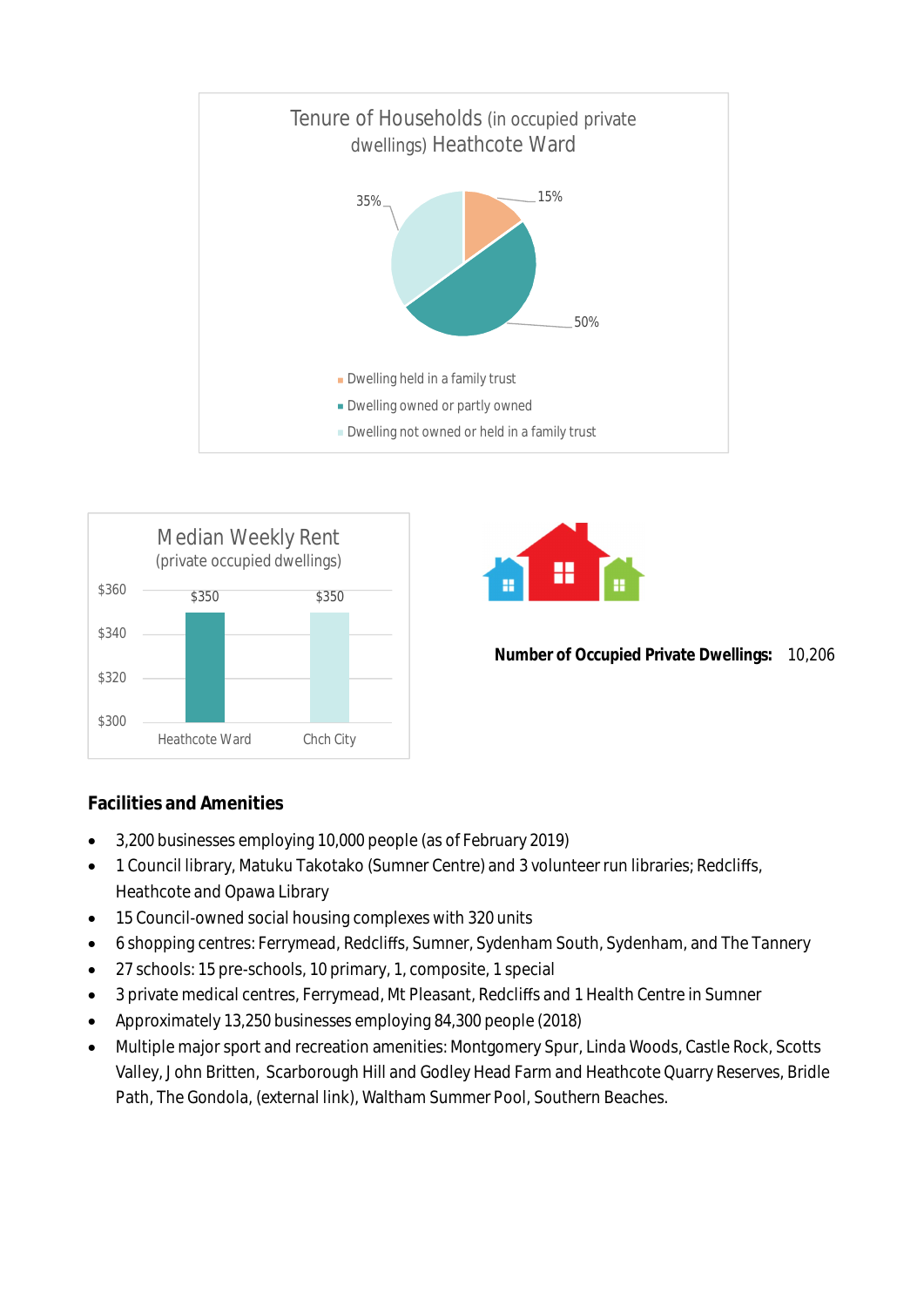## **NZ Deprivation Index**

The aim of the NZ deprivation index research programme is to develop indexes of socioeconomic deprivation for New Zealand, to support and inform:

- Application in funding formulas
- Research in especially health and other social services. For example, in the health sector, many researchers use the indexes to describe the relationship between socioeconomic deprivation and health outcomes
- Community groups and community-based service providers to describe the populations they serve, and to advocate for extra resources for community-based services.

The nine variables included in the 2018 deprivation index are as follows:

- People aged 18-64 receiving a means tested benefit
- People living in households with equivalised income below an income threshold
- People with no access to the Internet at home
- People aged 18-64 without any qualifications
- People aged <65 living in a single parent family
- People not living in own home
- People living in household with equivalised bedroom occupancy threshold
- People aged 18-64 unemployed
- People living in dwellings that are always damp and/or always have mould greater than A4 size.

**The scale of deprivation ranges from 1 to 10: 1** represents the areas with the **least** deprived scores. **10** represents the areas with the **most** deprived scores.



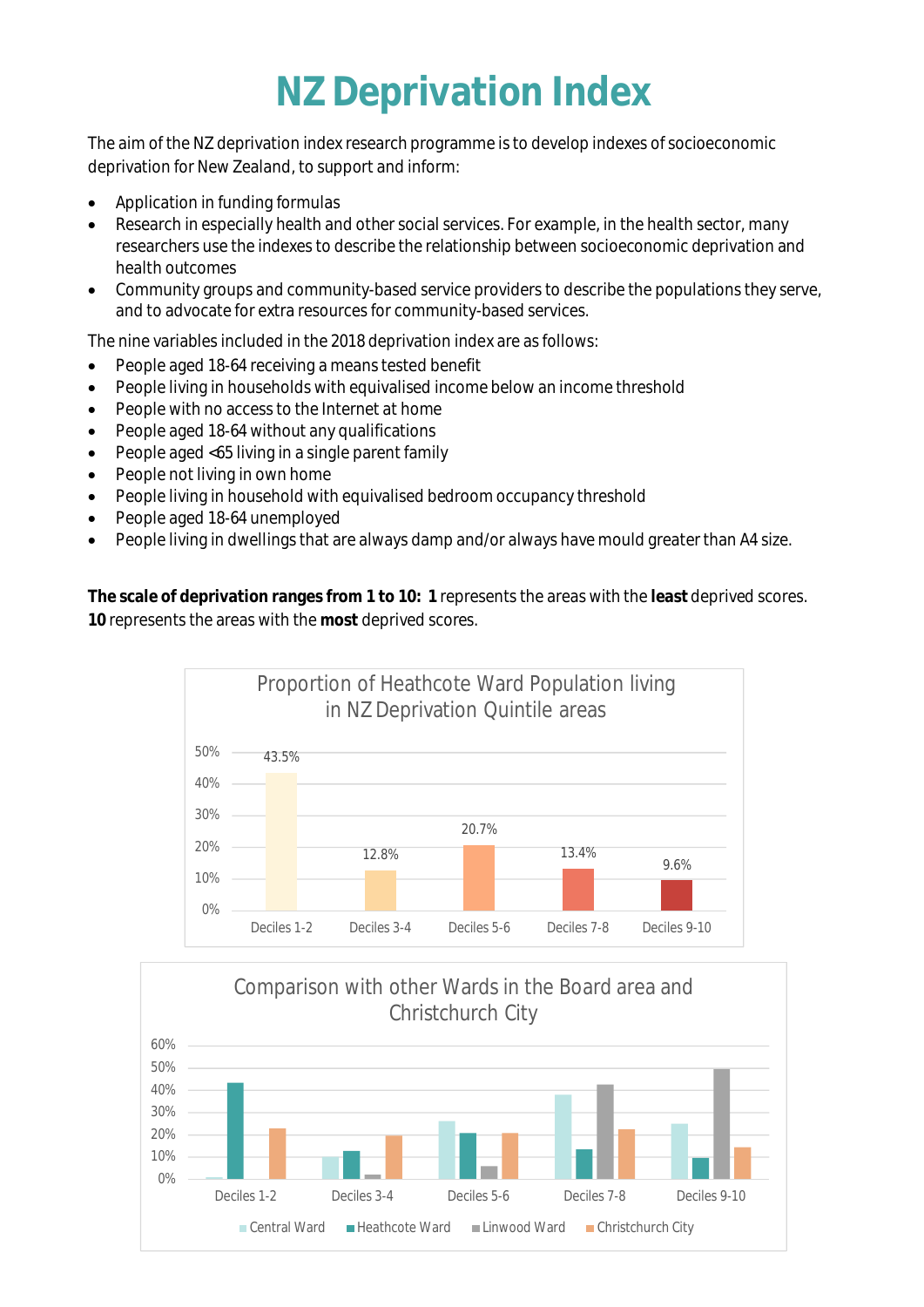

The Heathcote Ward is considered to be one of the more affluent areas in the city with 56.3 percent of residents residing in the decile 1-4 ranked deprivation areas, and most of its coastal suburbs sitting in the lowest percentile. Around 45 percent of people residing in the Heathcote Ward work in managerial and professional roles, slightly higher than the average for Ōtautahi and the unemployment rate also sits lower at an average of 3.1 percent.

Despite much of the ward area enjoying relative economic and social security, pockets of deciles 9-10 quintile areas accounting 9.6 percent of the population, lie on the fringes of the ward area marking the boundaries between the Central and Linwood Wards along the Highway 76/Brougham Street corridor and the more industrial area that lies between Highway 74/Tunnel Road and the Ōpāwaho River.

The Census figures for these more urban suburbs of Sydenham, Woolston and Waltham reflect generally lower levels of income of around \$30,000 in comparison to \$40,000 and above in the Bays Areas and higher unemployment statistics sitting in the 4-5 percent bracket compared to the average for the whole of the ward.

The average house price across all the suburbs is approximately \$656,000 with figures ranging from around \$350,000 in Waltham to over a million in Scarborough. The lower house prices under \$400,000 along the Brougham Street corridor reflect the higher levels of deprivation in those areas. Coupled with a larger percentage of young adults and young families living in these areas, around 60 percent renting verses home ownership compared to 36.5 percent for the whole of Ōtautahi, these factors may also account for the relative deprivation.

The recently completed Ōtautahi Community Housing Trust (OCHT) complex on Brougham Street in Sydenham has replaced the 89 social housing units demolished following the 2011 earthquakes. Offering a mix of one to three bedroom units, it is the largest ever development commissioned by the OCHT and has been specifically planned to minimize build density to accommodate enhanced community amenity.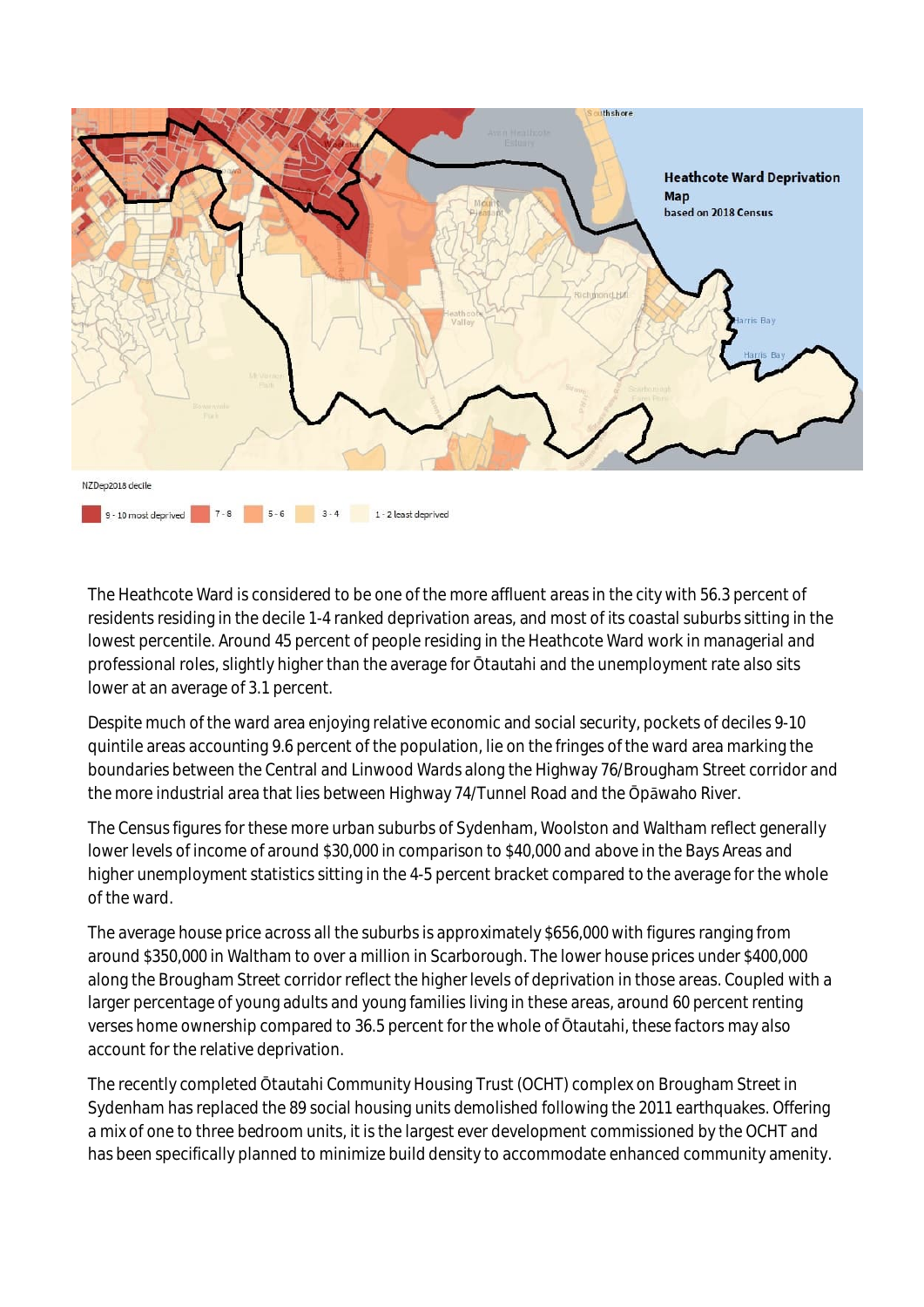## **Community Infrastructure**





Within the Heathcote Ward there are numerous highly capable and organized groups and associations who deliver community development projects and initiatives. Offering a wide range of programs and activities, residents can engage with and participate in a variety of recreation and sports for leisure and local support groups which offer practical help to residents.

The area has seven Council owned facilities, most of which were rebuilt after the earthquakes and are now managed and activated by their respective community associations. Matuku Takotako in Sumner hosts the wards' only Council run library, a museum and community centre which is used extensively by local arts, music and exercise groups along with the local residents association and community trust. The area also has two public swimming pools; Waltham Pool which is Council owned and operated and Sumner Community Pool, run entirely by volunteers. Many of the local organizations and churches also make their facilities available for community use, to provide their activities.

A number of community support services are provided by the faith-based organizations in the area which deliver programs and initiatives aimed at rangatahi, vulnerable and isolated people, older adults and families with young children.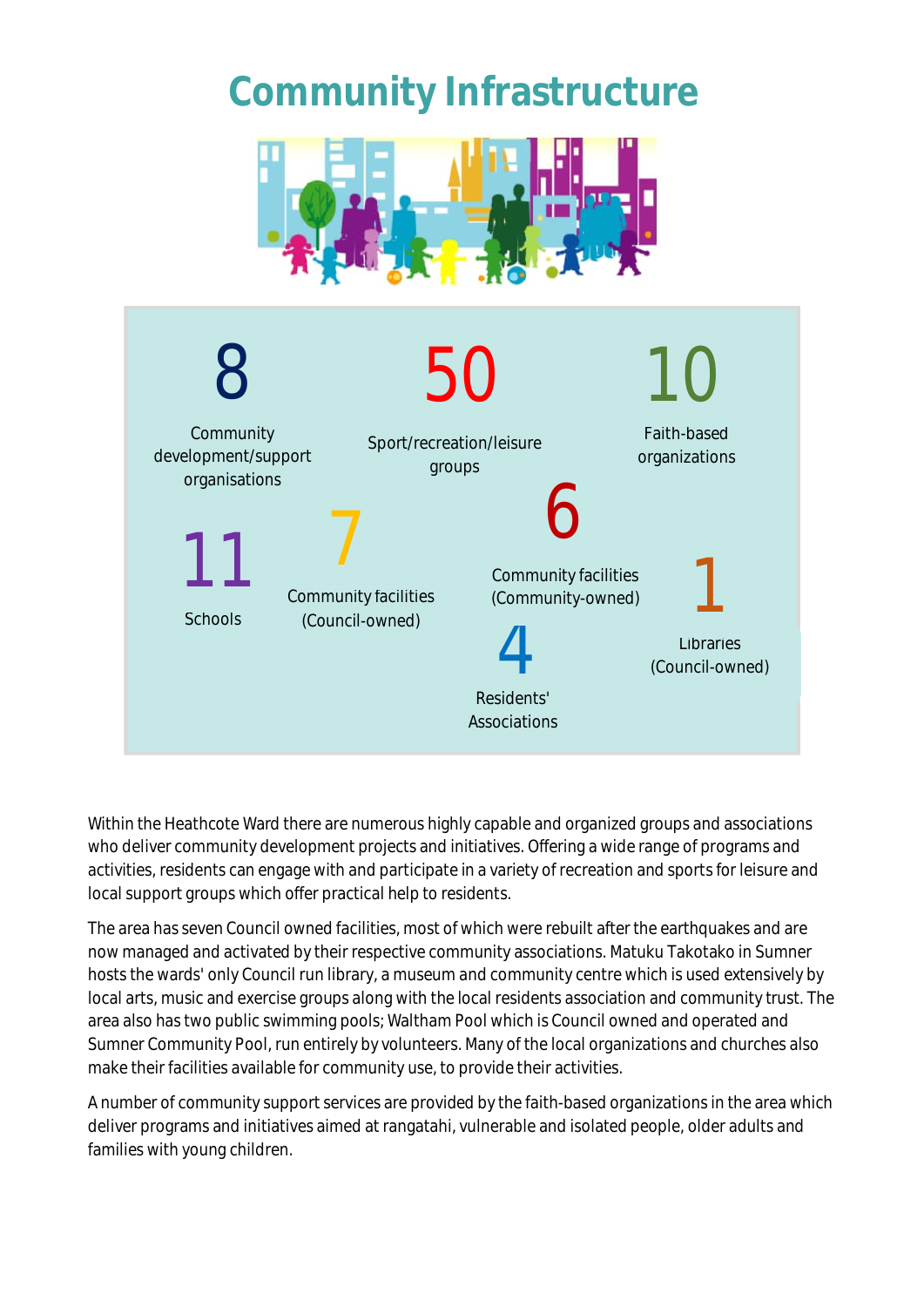# **Community Capacity Map**



Scale:  $1 = Low \t 5 = High$ 

#### **Measures and Indicators**

**Sense of place** - Residents are familiar with their town's (local) history and have an affinity with the place. (4)

**Participation** - Residents support local groups with their money or time. (3.5)

**Leadership** - Leadership is strong and participatory; leaders are accessible. (4)

**Connections** - Residents are trusting and inclusive of others. (3.5)

**Community attitudes** - Residents have a positive attitude towards their community and its future. (3.5)

**Problem assessment** - Residents communicate to identify problems and take action. (4)

**Note:**

The above ratings have been allocated based on a number of factors including:

- Residents' responses to the above indicators in the Christchurch City Council's annual Life in Christchurch Survey.
- The Council's Community Development Adviser's and Community Recreation Adviser's knowledge and experience of working in the local area.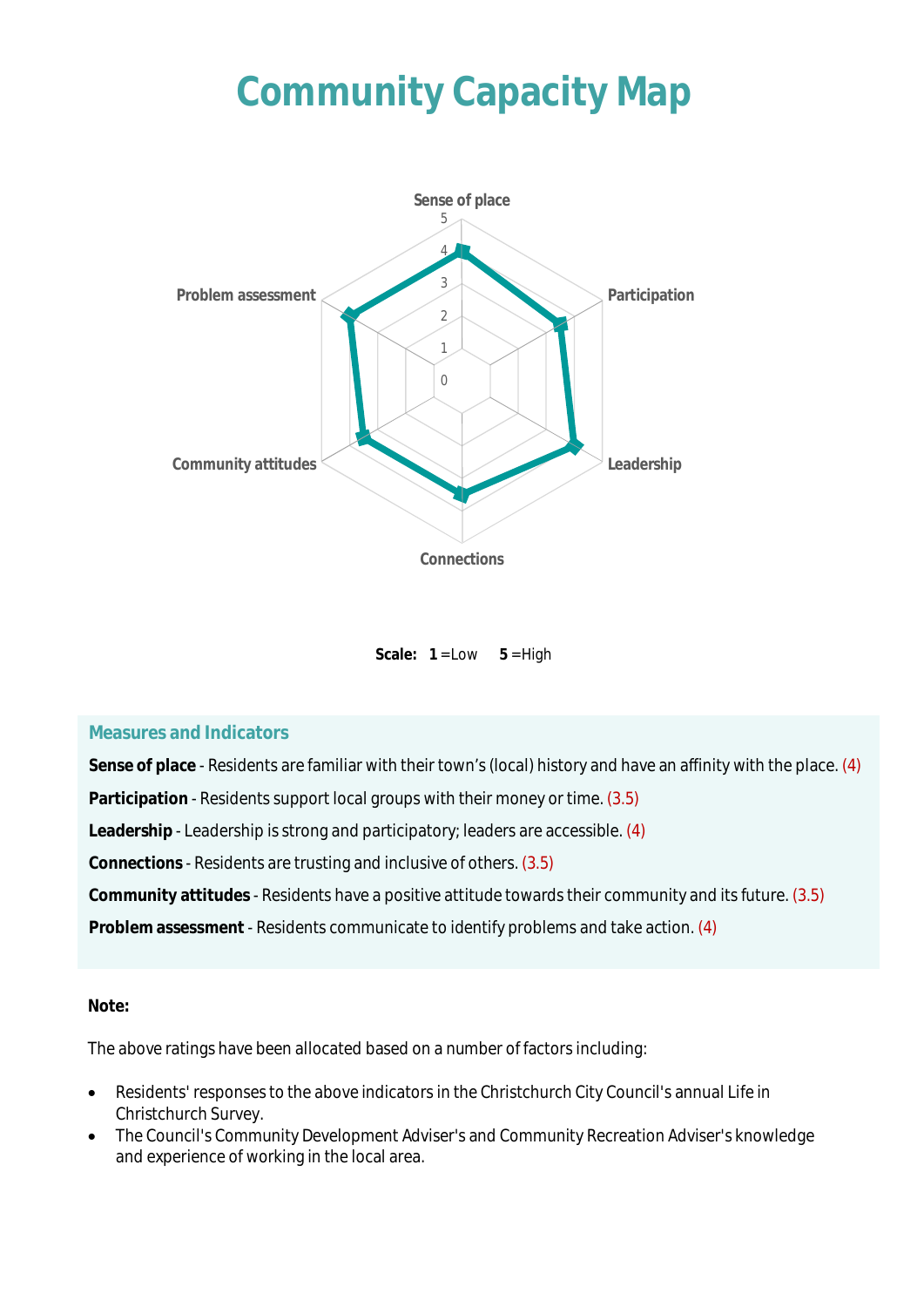## **Community Outcomes**

The Community Outcomes have been developed as part of the Council's Strategic Framework, which provides a big picture view of what the Council is trying to achieve for the community.

The Community Outcomes describe what we aim to achieve for Christchurch. They are:

- Resilient communities
- Liveable city
- Healthy environment
- Prosperous economy

You can view the Council's Strategic Framework and read more about the Community Outcomes here: https://ccc.govt.nz/the-council/how-the-council-works/20182028-vision/strategic-framework

The narrative below provides an overview of the area in relation to each of the outcomes.

### **Resilient Communities**

Sustaining significant damaged in the 2011 earthquakes, (Heathcote Primary School was the epicenter in February 2011) groups and neighborhoods in the Bays Area quickly mobilized to provide much needed support to vulnerable people. Now well established, these groups continue to operate mostly on a volunteer basis and have been instrumental in shaping community development in their areas and rising to the challenges Cantabrians have faced over the last ten years. In the most recent event, the lockdown through COVID-19, the organizations' response was exemplary in ensuring their communities stayed informed, connected and resilient.

The Waikura/Linwood-Central Heathcote Community Board provides funding to a range of projects across the Heathcote Ward area to support activities of these local organizations. The Board also has a Youth Development Fund which provides a small amount of funding to individual young people who are undertaking recreational or personal development activities. The Light Bulb Moments Fund is also available for groups to apply to for piloting an idea or to get a project off the ground, allowing groups to react and quickly respond to a need or momentum for an initiative from the community.

A number of local residents and interest groups in the ward take the opportunity to come and speak to the Community Board about issues that affect their lives. However, it is acknowledged that there are groups who do not engaged in decision making or consultation and whilst most groups have high capacity in accessing Council support and advice, there are some who are under-represented in funding and engagement figures.

On the fringes of the Port Hills and coastline, the Heathcote Ward enjoys an abundance of parks, reserves and greenspaces which provide ample opportunity for outdoor activities. The many sports groups and activity providers in the area activate the parks, beaches and hills offering a variety of options for recreation.

The Bays Area Seniors' Project, run by a collective of local community associations from the area, aims to consolidate the array of activities and programs available for older adults from Onepoto/Taylors Mistake across to Woolston and Opawa. With several different groups offering almost 40 activities the older adult population is well catered for.

Three youth organisations cater specifically for rangatahi within the ward area, with a smattering of other organisations who also offer activities and programs for youth. Provision is fairly limited in the Bays Area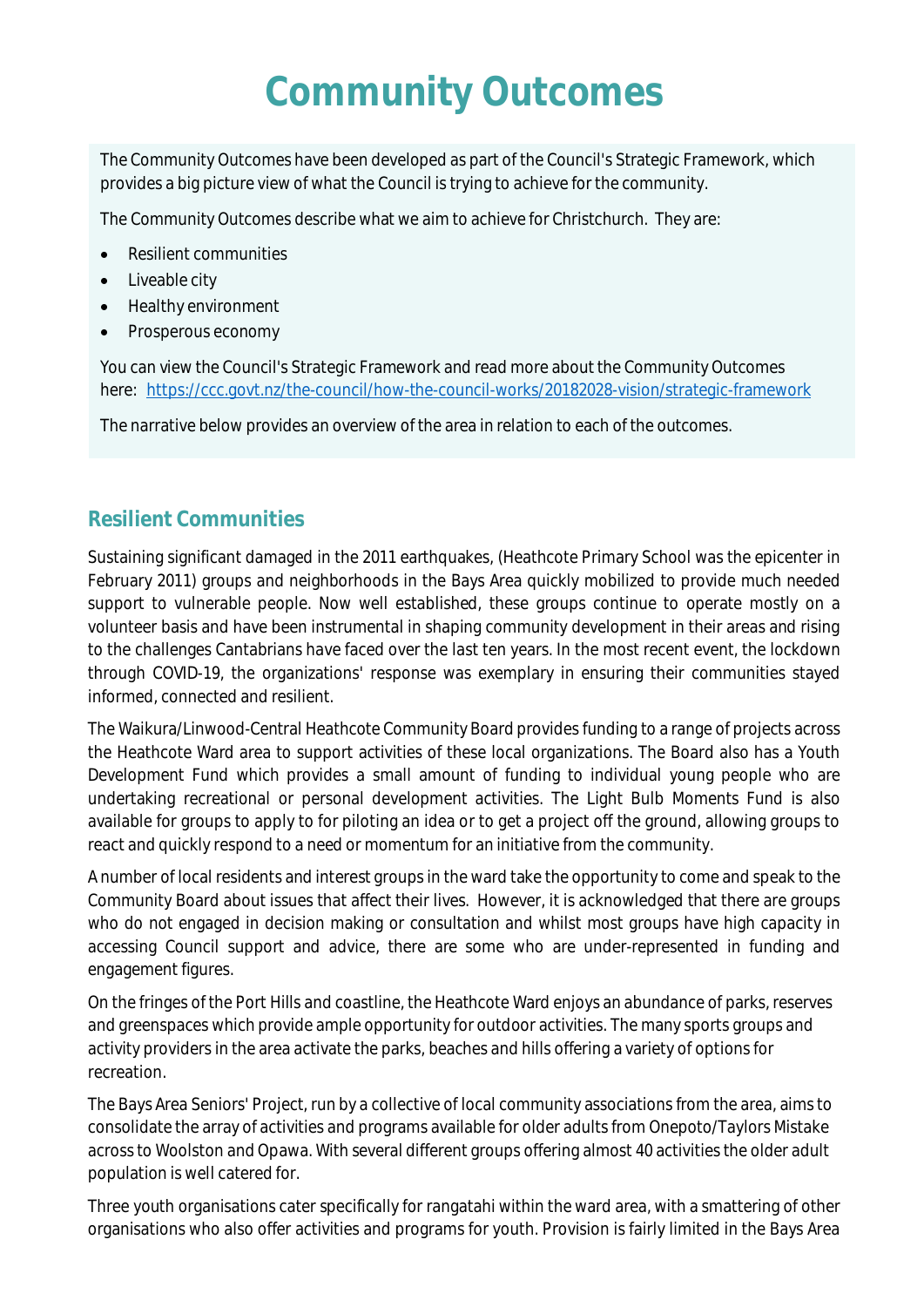especially where there is a low percentage of young adults residing and subsequently limited activities for youth. In some neighbourhoods this has created disconnection between rangatahi and older residents where occurrences of anti-social behaviour and activities seen as a nuisance, such as basketball played late at night or use of street furniture for skating, have created tension within the community.

Crime rates for the area vary, but generally the whole ward has seen a decline. The groups work closely with the police, sharing the responsibility of educating residents and disseminating information. The City to Sumner Community Patrol, a voluntary organization which organizes regular patrols operate in the ward area and has around 50 volunteers who donate their time to keep the area safe, reduce crime and graffiti.

Although predominantly of pākehā decent, the Heathcote Ward also hosts a variety of other ethnicities who reside within its boundaries. Aside from European, as a whole, the ward has lower percentage of all other ethnicities than the average for Ōtautahi.

There are nine churches within the boundaries of the Heathcote Ward which are all Christian based. As of the 2018 Census there are a number of other faiths practiced and those residents travel to other areas of the city to access their place of worship.

### **Livable City**

The Heathcote Ward is a blend of urban and rural suburbs offering a variety of settings from inner suburbs like Woolston, Waltham and Sydenham close to the city centre to more rural spots to the east like Heathcote Valley and the coastal suburbs of Redcliffs and Sumner. The majority of residents in the ward area can enjoy living within just 20 minutes' drive of the Central Business District and even less to hills or beach.

In terms of housing, the ward offers a range of different housing types to meet residents' needs. It hosts 10,206 private residences with occupants, and the average rent at \$350 is just slightly higher than the Christchurch average of \$330 per week.

For much of the Heathcote Ward the earliest housing was built between 1890 and 1899 with Opawa and Mount Pleasant residential areas developing a little later, between 1900 and 1909. Sydenham and Woolston have the oldest housing with the majority of housing stock built in the 1970s and 1979. Sumner and Opawa both experienced more growth in the 1990s and the further developments were built in Mt Pleasant, Redcliffs and Waltham between 2010 and 2019. Unsurprisingly the areas with the oldest housing developments report the highest occurrence of in dampness and mould.

Sporadic private housing development continues of up the sides of the hills in the coastal suburbs and a Lifestyle village, The Maltworks, in Heathcote offering single level and two story homes ranging from 102- 200 meters squared floor plans.

The suburbs in the Heathcote Ward are serviced with a regular bus services. The Purple Line provides public transport from the Airport out to Sumner, whilst two other lines travel through the other suburbs provided a link to the local shopping malls and the city centre.

Two major cycle ways, the Heathcote Expressway and Te Ara Ihutai Coastal Pathway, compliment the bus services providing both commuter and recreational cycling from the City Centre out to Sumner. Although there are still a couple of sections still to construct to connect up the entire route, the current cycleways provide a safe and convenient option for those wanting an alternative to driving or public transport.

The Waikura/Linwood-Central-Heathcote Community Board holds the annual Community Service Awards at which around 35 awards are presented. The area has an active pool of volunteers who donate their time through sports clubs, community and residents association committees and various activity groups. Community gardens feature in almost every suburb of Heathcote, tended to by over a hundred volunteers, producing vegetables and fruit which are shared with the community through food collective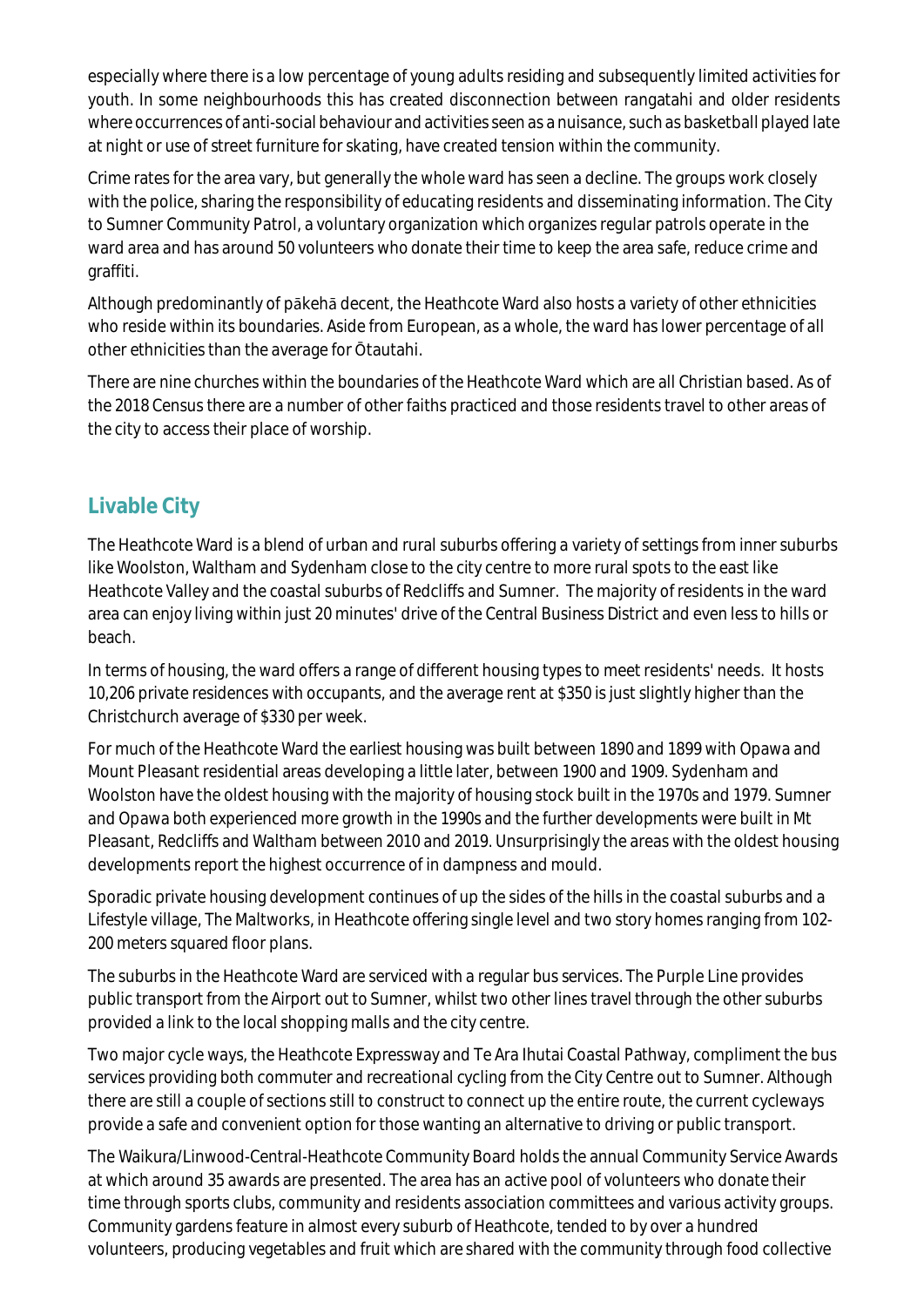initiatives and the gardens are also open for local residents to come and help themselves. The annual Garden Pride Awards recognize this work with around 200 recipients of awards at this event.

### **Healthy Environment**

The Ōpāwaho/Heathcote River originates from springs in the Wigram area, and meanders eastwards for 25.5km towards Te Pātaka a Rākaihautū and along the Port Hills before finally flowing into Te Ihutai at Ferrymead. Its catchment drains an area of approximately 100 kilometres squared land within the Christchurch city boundary. The central portion of the catchment area pre-European settlement contained an extensive wetland system dominated with harakeke, Toetoe, raupo, ferns, kahikatea and tī kouka which was an important mahinga kai. The Ōpāwaho has several tributaries, which include both natural streams and human-made drains the latter of which are particularly vulnerable to industrial pollution.

Monitoring by the Christchurch City Council indicates that the Ōpāwaho has characteristics typical of '*urban river syndrome'* with issues arising from clearing of vegetation, greater variation in river flows in response to weather events, straightening of stream channels and excess nutrients and invasive fresh water weeds. Based on samples taken for testing in 2019, the Ōpāwaho is recorded as having the City's unhealthiest water for a fifth year. Capital works are programmed for the Opawa Road Pump Station to reduce waste water overflows into the Ōpāwaho River during wet weather.

Te Ihutai and its catchment is of significant cultural and spiritual importance having been a place of settlement and mahinga kai for Waitaha, Ngāti Māmoe and Ngāi Tahu since about 1290AD. Today the estuary and its catchment continue to be held in high regard for their ecological, landscape, and recreational values. Awarded Wetland of International Significance in 2018 by the East-Asian Australasian Flyway Network the estuary is home to 586 species including 149 birds, 26 fish, 235 invertebrates, 95 microalgae, and 92 saltmarsh and other plants and provides a diverse habitats for resident and migratory fish and bird species.

Development on the estuary edge and public access for recreational activity, rising sea levels and acidification, drought, sedimentation and prevalence of pests has led to habitat loss and a decline in biodiversity.

Pre European arrival Ngā Kohatu Whakarekareka o Tamatea Pōkai Whenua/Port Hills were covered in dense forest with tussock grassland and tea-tree scrub only on the most exposed tops and hardiest sites. Forest clearing, fires and grazing animals have seen much of this vegetation cleared and invasive species of flora and fauna threaten biodiversity in this habitat.

Communities living along the urban fringe of Port Hills serve as a key interface with the habitat and a growing number of groups, households and schools actively support efforts to mitigate these threats through the Predator Free Port Hills initiative launched in 2016 by the Summit Road Society. The project aims to create a buffer zone through trapping and monitoring of pests from Onepoto/Taylors Mistake through to Halswell.

Climate Change and its related impacts pose a significant threat to the health of the environment and communities in the Heathcote Ward. With expected sea level rise the coastal and estuary habitats will continue to show losses in biodiversity as nesting and breeding grounds become uninhabitable and prevalence of disease and insect infestations related with the warmer climate increase. The intensity and frequency of adverse weather events as atmospheric and ocean currents change are expected to exacerbate severity of storms, flooding, drought and wildfire which pose a significant threat to infrastructure, property and livestock as well as the vulnerable plant and animal species that inhabit the coastal areas and hillsides.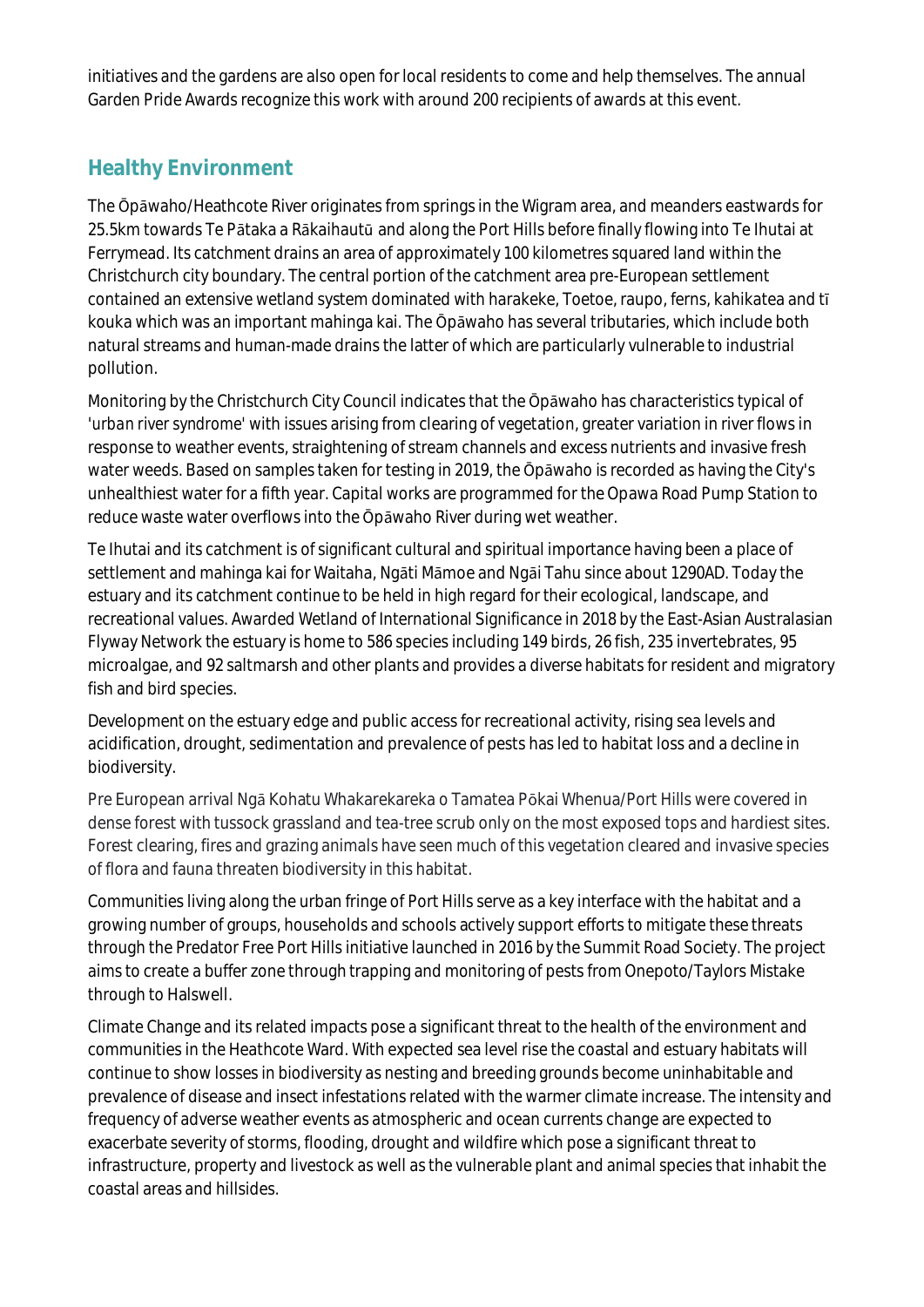### **Prosperous Economy**

The ward area includes a diverse range of economic activity businesses and investment. As of February 2019, the Heathcote Ward had approximately 3,200 businesses employing 10,000 people.

Out of those 3,200 businesses, the top six industry types (in order) are as follows:

- 1. Rental, Hiring and Real Estate Services
- 2. Professional, Scientific and Technical Services
- 3. Construction
- 4. Financial and Insurance Services
- 5. Retail Trade
- 6. Health Care and Social Assistance

Nineteen percent of people in the Heathcote Ward are self-employed or work in a business that they own. This is higher than the city wide figure of 12 percent.

Thirty one percent of people in the Heathcote Ward receive income from interest, dividends, rent or other investments which is significantly higher than the city wide figure of 18 percent.

Twenty one percent of people in the Heathcote Ward have an annual income over \$70,000 which again is higher than the city wide figure of 16 percent.

Much of the business in the ward is located in the area bounded by the Woolston loop of Ōpāwaho River, Highway 76/Port Hills Road and Highway 74/ Pukeatua/Dyers Pass Road, in a large industrial area hosting a raft of businesses associated with construction and manufacturing, biosciences and technology developers, transport and distribution centres including one of Bidfood's two national depots which deals with imports, large scale food providers across the country and cruise ships.

The five main arterial roads supporting the transport of these goods and services include State Highways 76 which travels from the north of the boundary through south Sydenham as Brougham Street, going through the suburbs of Opawa and Hillsborough as the Port Hills Road then merging with Tunnel Road to pass through the tunnel at Heathcote. Highway 74/ Pukeatua/Dyers Pass Road passes from north to south through the ward area, splitting off into State Highway 74A or Garlands Road, and Humphries Drive to complete the network of main roads that provide an important transport route for freight to and from Lyttelton Port.

A section of the Main South Railway Line enters the Heathcote Ward at Waltham and following the same trajectory as Tunnel Road, travels southeast down through Woolston, Heathcote linking the city to the port. It is the country's oldest section of operational rail tunnel and the first tunnel in the world to be taken through the side of an extinct volcano. At 2.7 kilometres it is the longest in the country and its opening made the Ferrymead Railway, now a heritage attraction, New Zealand's first public railway line. Now almost exclusively used for freight, the railway is an important transport route which supports local industry and commerce.

As well as industrial sites, the area also offers a variety of shopping precincts including Ferrymead, Redcliffs, Sumner, Sydenham South, Sydenham and The Tannery.

Ferrymead commercial centre operates as a district Centre to the eastern coastal corridor catchment. With less than 100 houses within a convenient walkable 400 metres this centre is primarily a car based destination, capturing a lot of trade from those travelling east out of the city along the main road to Sumner. The centre hosts a range of shops trading in outdoors adventure and water sports equipment taking advantage of the trade the nearby windsurf and surfing spots create, as well as a range of bars and restaurants supermarket and home improvement store.

The Tannery, a standalone specialist commercial centre, features boutique retailing, workshops and studio units housed within characterful reconstructed industrial buildings. It offers a useful environment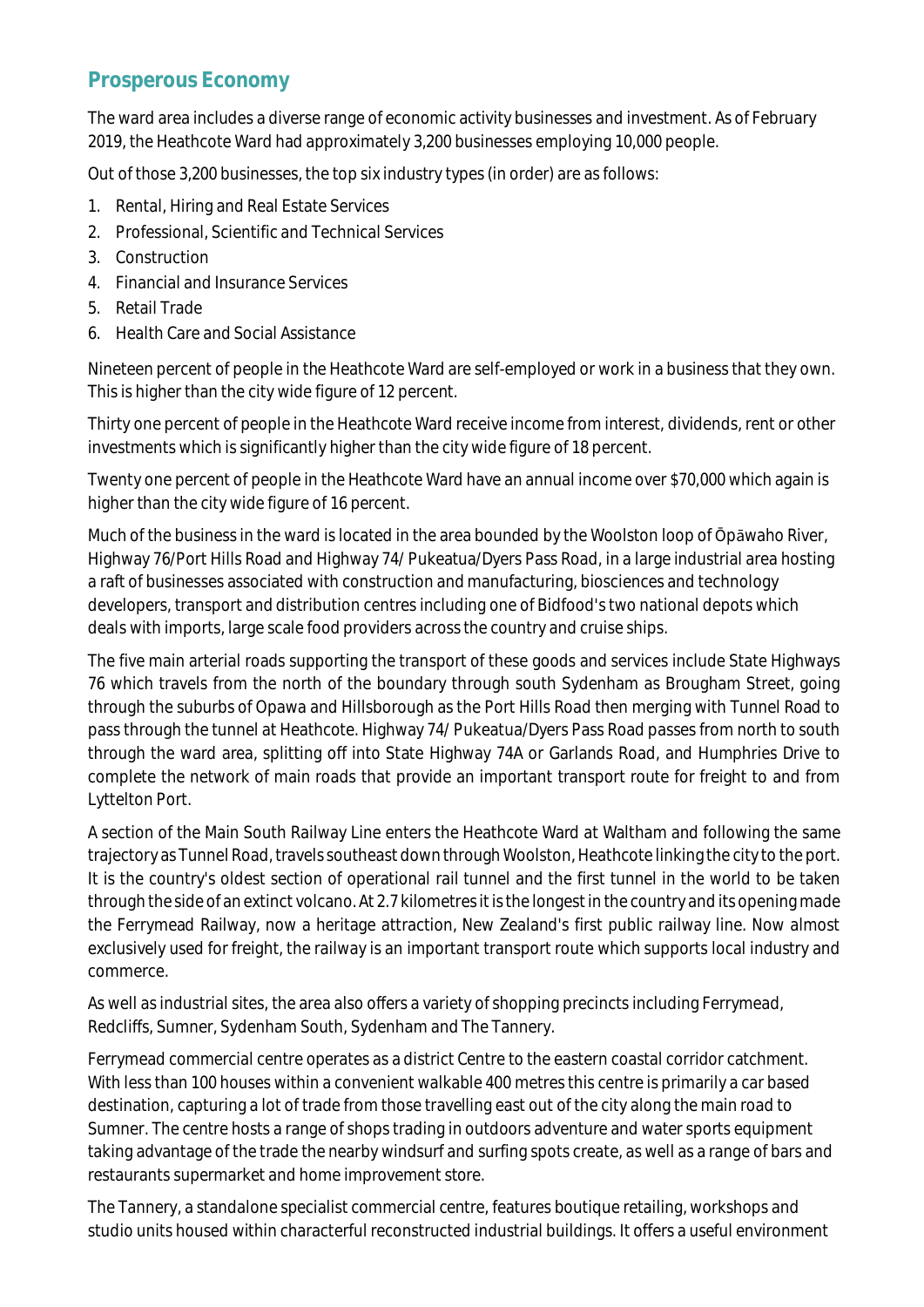for small business incubation and serves as node, stimulating wider regeneration in the Heathcote corridor and lower Woolston.

Tourism also generates a portion of economic activity within the Heathcote Ward, offering some of the City's top attractions. The Christchurch Gondola nestled in the Heathcote Valley offers 360 degree views from the top of the Port Hills and a range of walking tracks at the summit as well as gift shop and café. In the same suburb the Ferrymead Heritage Park offers train rides on the restored railway line, tram rides and a plethora of heritage buildings, exhibitions and displays.

The suburbs of Sumner and Scarborough are popular fishing, swimming, and surfing destinations featuring sandy beaches, toilets and showers, children's' playground, cafes and ice cream parlours. Te Onepoto / Taylors Mistake, an ideal surfing spot, is also popular with runners, hikers and bikers with tracks around Godley Head Recreational Reserve offering stunning views with wildlife spotting guaranteed.

Despite the impacts of COVID-19 on international travel, tourist attractions and associated businesses have adapted well and remained profitable. Leaning on the 'shop local' movement economic activity has mostly been able to adapt and steer their marketing to cater for Christchurch families and in-country tourists. It is acknowledge however, that despite strong support from community associations to promote local businesses, some of the smaller commercial hubs are struggling after lockdown compared to the larger commercial district in Ferrymead.

As at February 2022, the majority of local businesses have managed to make do and survive through the last year with limited international travel and highly reduced travel nationally. It is still fair to say that many of the smaller hubs in the Sumner Bays areas continue to struggle with the continued restrictions and reduced footfall compared to the commercial area in Ferrymead. This was highlighted by the closure of the New World/Four Square Supermarket based in Redcliffs which has forced local residents further afield to access supermarket stores.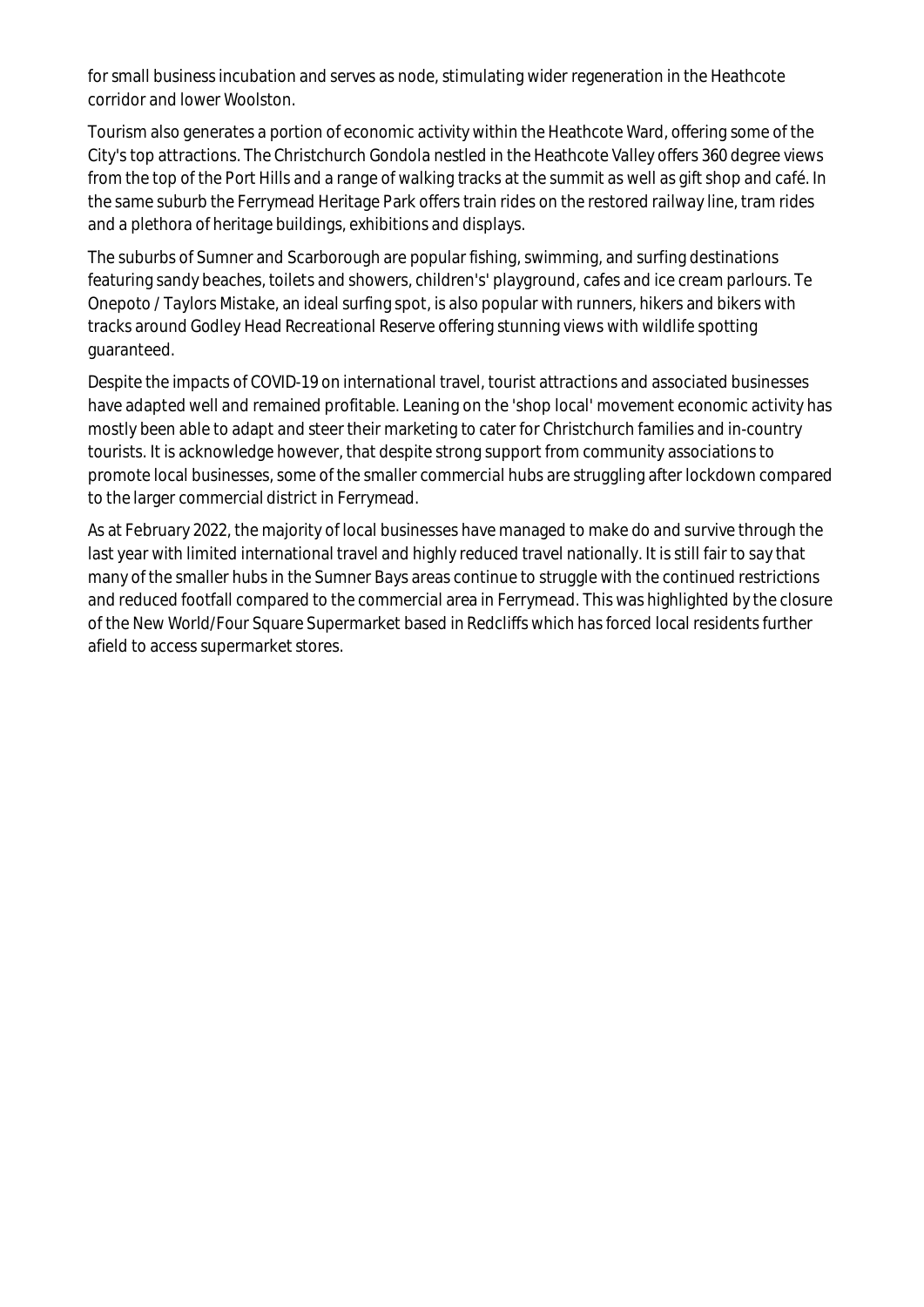# **Current Community Issues**

| <b>Issue</b>                                    | Progress to date / outcomes                                                                                                                                                                                                                                         |
|-------------------------------------------------|---------------------------------------------------------------------------------------------------------------------------------------------------------------------------------------------------------------------------------------------------------------------|
| COVID-19                                        | February 2021                                                                                                                                                                                                                                                       |
|                                                 | COVID-19 has impacted communities in many ways.<br>Economically, socially, culturally and environmentally.                                                                                                                                                          |
|                                                 | A shared coherent understanding of both the impacts of<br>COVID-19 and our progress towards recovery at a local and<br>regional level is important to:                                                                                                              |
|                                                 | 1. Enable a deliberately focused, coordinated and integrated<br>effort across locally-based agencies and organisations                                                                                                                                              |
|                                                 | 2. Enable consistency in public facing messages from agencies<br>and organisations                                                                                                                                                                                  |
|                                                 | 3. Enable a consistent and coherent articulation of the impacts<br>of COVID-19, as well as our recovery efforts and progress, to<br>local communities, mana whenua, businesses, the tertiary<br>sector, central government and the media.                           |
|                                                 | February 2022                                                                                                                                                                                                                                                       |
|                                                 | The ongoing presence of COVID-19 has continued to impact<br>Heathcote Communities in a verity ways. Economically,<br>socially, culturally and environmentally.                                                                                                      |
|                                                 | The consistently changing landscape and movement through<br>levels has taken its toll on many groups unable to keep up<br>with the fluid situation alongside supporting their<br>communities as well as ensuring that their organisation meets<br>the requirements. |
| Fire risk and preparedness on the<br>Port Hills | February 2021                                                                                                                                                                                                                                                       |
|                                                 | CCC have produced a series of information material on weed,<br>erosion and sediment control, and what to plant to mitigate<br>fire risk to property.                                                                                                                |
|                                                 | Fire Safety fact sheets and checklists have also been produced<br>and printed. Community and residents associations in the 'at-<br>risk' areas have ensured printed copies are available at their<br>facilities for the public to access.                           |
|                                                 | February 2022                                                                                                                                                                                                                                                       |
|                                                 | A wetter summer season has seen a reduced fire risk in the<br>Port Hills, although preparedness remains a focus in the area.                                                                                                                                        |
|                                                 |                                                                                                                                                                                                                                                                     |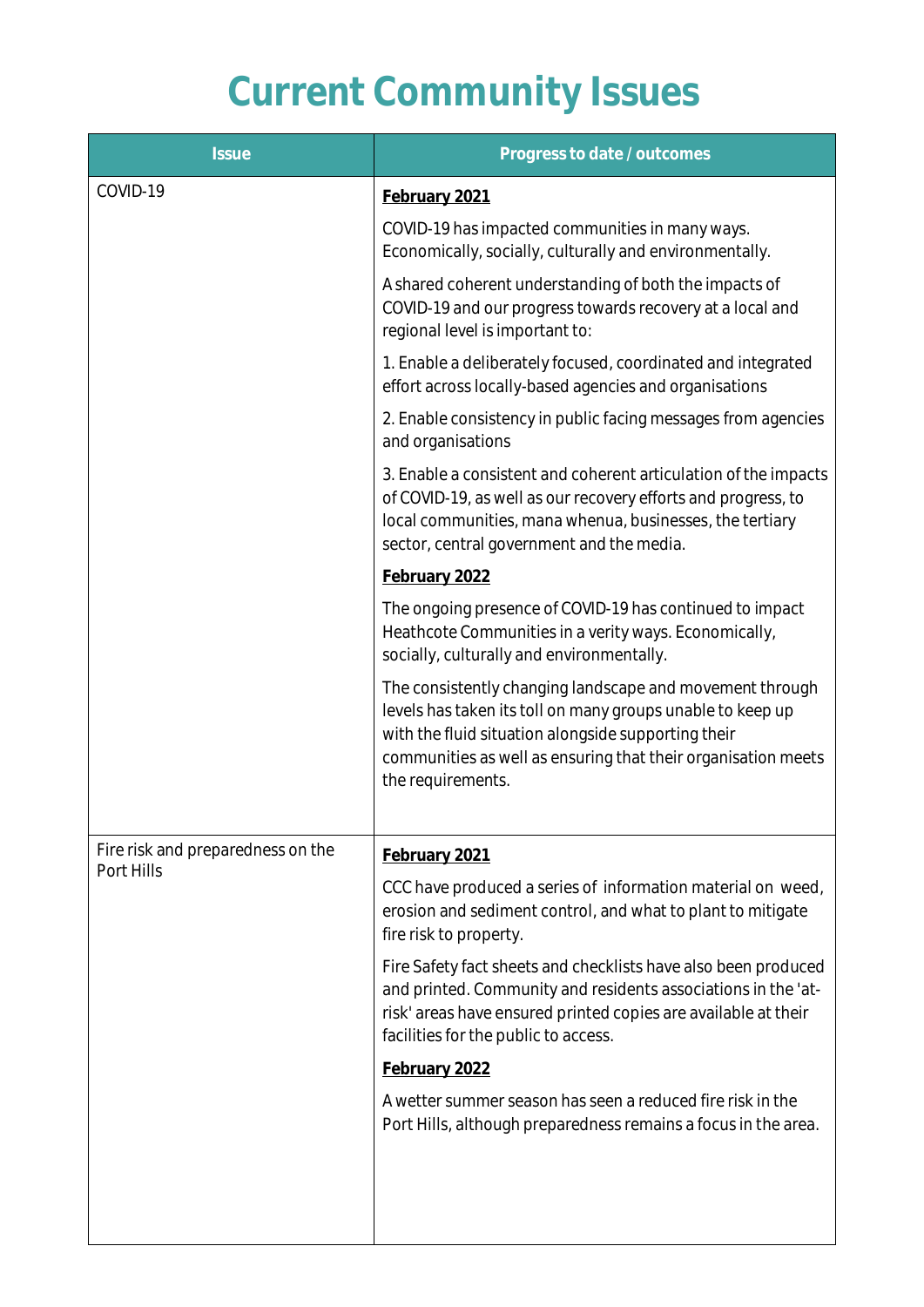| <b>Issue</b>                                                        | Progress to date / outcomes                                                                                                                                                                                                                                |
|---------------------------------------------------------------------|------------------------------------------------------------------------------------------------------------------------------------------------------------------------------------------------------------------------------------------------------------|
| Coastal Hazards / anticipated sea<br>level rise                     | February 2021                                                                                                                                                                                                                                              |
|                                                                     | In line with the Ministry of Environments Coastal and Climate<br>Change Guidance for Local Government, CCC have developed<br>a Coastal Hazards Adaptation Planning Programme.                                                                              |
|                                                                     | Christchurch and Banks Peninsula have been divided up into 7<br>Adaptation Areas, with 23 Priority Communities identified<br>which are at higher risk to coastal hazards.                                                                                  |
|                                                                     | Over the next year the team will work with communities to<br>start planning for how CCC will manage coastal hazard risks<br>over the next 100 years.                                                                                                       |
|                                                                     | Information sessions were held in November and December<br>2020 and well attended.                                                                                                                                                                         |
|                                                                     | The public can now access an online map which shows the<br>area at risk and the grouping and prioritization.                                                                                                                                               |
|                                                                     | A mailing list of a monthly newsletters has been created to<br>provide regular updates to affected communities on progress<br>with the planning.                                                                                                           |
|                                                                     | February 2022                                                                                                                                                                                                                                              |
|                                                                     | The Coastal Hazards Adaptation Plan team have met with<br>several key community groups to consult on the Coastal<br>Hazards Adaption Framework along with the District Plan<br>consultation document.                                                      |
| Social isolation, particularly for older<br>adults in the Bays Area | February 2021                                                                                                                                                                                                                                              |
|                                                                     | The Bays Area Seniors' Project, run by a collective of local<br>community associations from the area, aims to consolidate<br>the array of activities and programs available for older adults<br>from Onepoto/Taylors Mistake across to Woolston and Opawa. |
|                                                                     | The project group continue to meet bi-monthly to find<br>solutions to issues such as transport, digital access and social<br>connection for older adults.                                                                                                  |
|                                                                     | February 2022                                                                                                                                                                                                                                              |
|                                                                     | The project continues to find solutions to issues such as<br>transport, digital access and social connection for older adults<br>in the Bays Area.                                                                                                         |
| Anti-social activity - lack of youth<br>provision                   | February 2021                                                                                                                                                                                                                                              |
|                                                                     | The location for the Sumner skate and scooter park was<br>approved in 2018 by the Waikura Linwood-Central-Heathcote<br>Community Board.                                                                                                                    |
|                                                                     | Sumner Redcliffs Anglican Church have an established youth<br>hangout with an indoor skate ramp. The SCUMNA Youth group                                                                                                                                    |